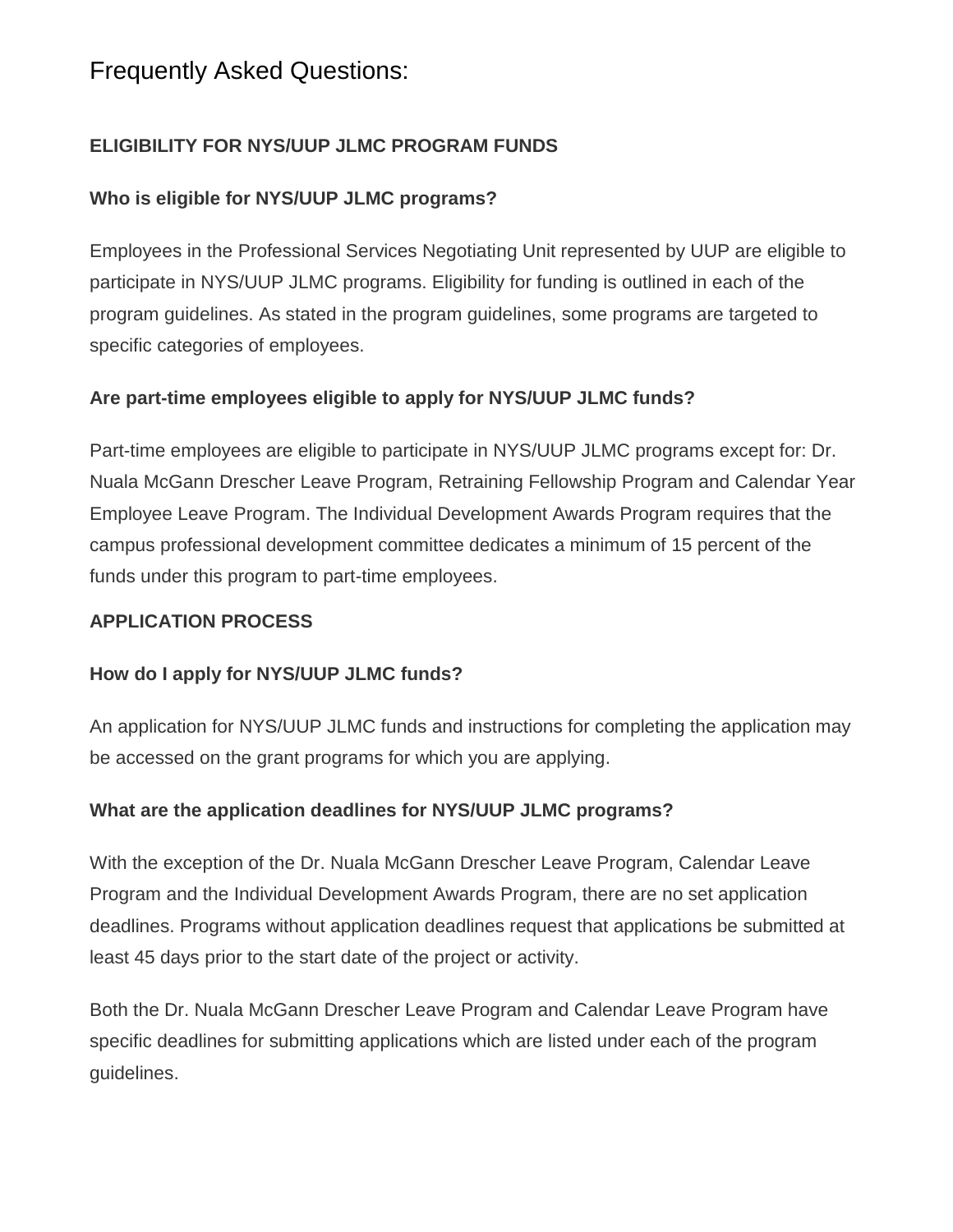Deadlines for the Individual Development Awards Program are determined by each campus professional development committee and vary from campus to campus. Contact the campus professional development committee, the UUP chapter president or campus human resources office for specific details and dates.

### **Does the campus need to contribute 40% for each item?**

The campus contribution for the total cost project or activity must be a minimum of 40% as required for each program except for the Individual Development Awards Program and Retraining Fellowship Program. The campus can determine how best to allocate the 40% campus contribution for the each of the categories under Expenditures of Part C: Budget Summary.

## **What expenses are not reimbursable?**

Expenditures that are eligible for reimbursement are included under each of the program guidelines. For questions regarding the reimbursement of a specific expense, contact the campus fiscal office or NYS/UUP JLMC staff prior to incurring the expense.

## **What is the time frame for the application review process?**

In general, a decision will be made within 30-45 days of an application deadline for submission of an application. The timeframe for decisions for Individual Development Awards are set by each campus professional development committee.

## **What happens if an incomplete application is submitted?**

NYS/UUP JLMC staff reviews all applications for completeness and will email an applicant regarding missing information and the date by which the missing information must be received. Only complete applications are sent to the appropriate committee for consideration.

## **Who reviews the applications?**

All applications except for the Individual Development Awards Program are reviewed by the committees established by the State and UUP. The Individual Development Awards Program applications are reviewed by each campus professional development committee.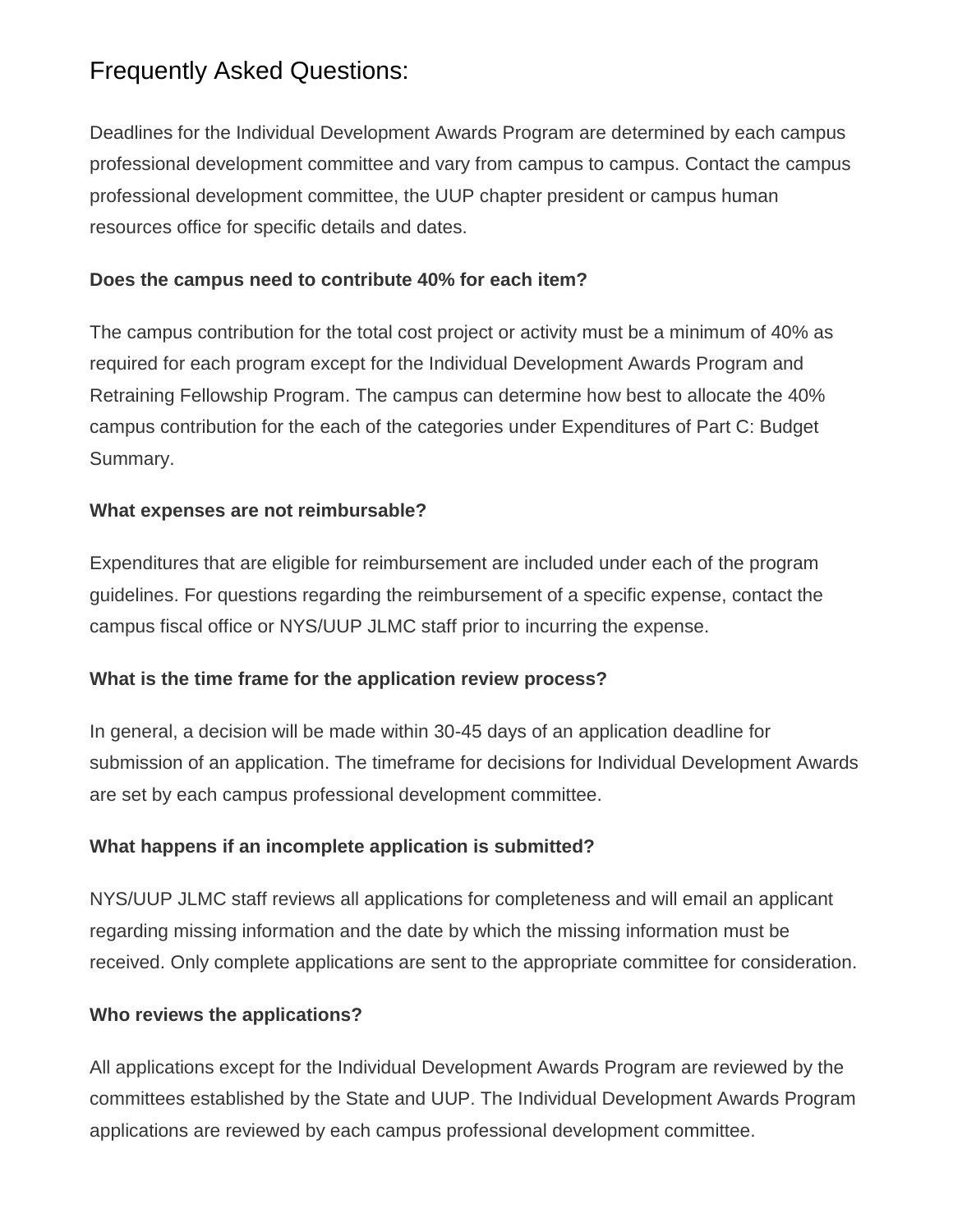## **How are applicants notified if their application for NYS/UUP JLMC funds has been approved?**

Applicants are notified by email from NYS/UUP JLMC Staff.

## **Does the Acknowledgement of Award form need to be returned?**

YES! The notification letter includes an Acknowledgement of Award form that must be completed and returned to the NYS/UUP JLMC staff. NYS/UUP JLMC funds may not be accessed unless this form has been returned.

### **What if the proposed project or activity changes after receiving an award letter?**

All proposed changes to a project or activity after receipt of an award letter must be sent in writing to the NYS/UUP JLMC staff. The same committee that approved funding for the initial project or activity must approve the changes prior to the applicant proceeding. Without the committee's approval for the proposed changes, an applicant may not be reimbursed for the expenses incurred due to these changes.

## **APPEALS PROCESS**

### **Is there an appeal process if an application is denied?**

There is no process for appealing the committee's decision.

### **ACCESSING FUNDS**

### **How are funds accessed after receipt of an award?**

The Acknowledgment of Award form must be submitted to NYS/UUP JLMC staff prior to being able to access funds. If a replacement salary is being funded, a copy of the campus's appointment letter for the awardee's replacement must also be submitted to NYS/UUP JLMC staff. An awardee must expend his or her own funds prior to being reimbursed. Proof of expenses must be submitted to the campus fiscal office.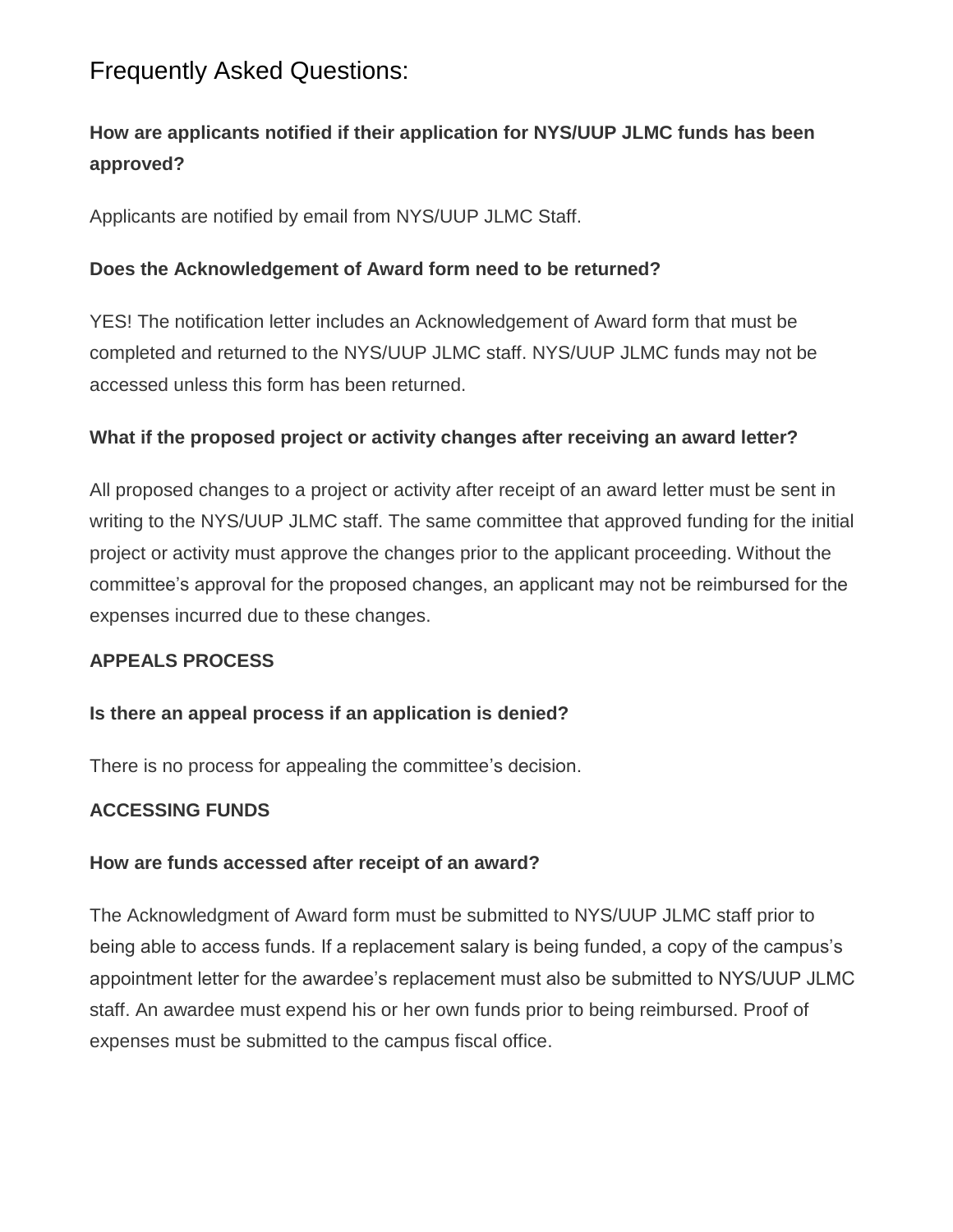#### **How are reimbursement rates for travel determined?**

Reimbursements are made in accordance with the New York State Comptroller's Rules and Regulations governing travel which may be accessed

at: [http://www.osc.state.ny.us/agencies/travel/travel.htm.](http://www.osc.state.ny.us/agencies/travel/travel.htm) New York State has adopted the Federal Government travel rates which can be accessed at: [www.gsa.gov.](http://www.gsa.gov/)

### **PROGRAM EVALUATION**

## **Who must submit a Program Evaluation?**

All awardees, except for the Individual Development Awards Program, are required to submit a Program Evaluation within 30 days of completion of their project or activity to the NYS/UUP JLMC staff. Failure to submit a Program Evaluation may result in a committee postponing taking action on subsequent applications submitted by the award recipient until the Program Evaluation is received. For the Individual Development Awards Program, a determination is made by each campus professional development committee as to the type of evaluation to be submitted upon completion of the project or activity.

### **INDIVIDUAL DEVELOPMENT AWARDS**

### **How is funding allocated for the Individual Development Awards Program?**

The NYS/UUP Joint Labor-Management Executive Committee determines the total amount to be allocated for the Individual Development Awards Program and the methodology for allocating funds to the campuses. Each campus receives an allocation using a formula based on the number of eligible employees.

## **Where are the dates posted for applying for the Individual Development Awards Program?**

Dates are established by each campus professional development committee. For specific questions related to the Individual Development Awards Program application deadlines,